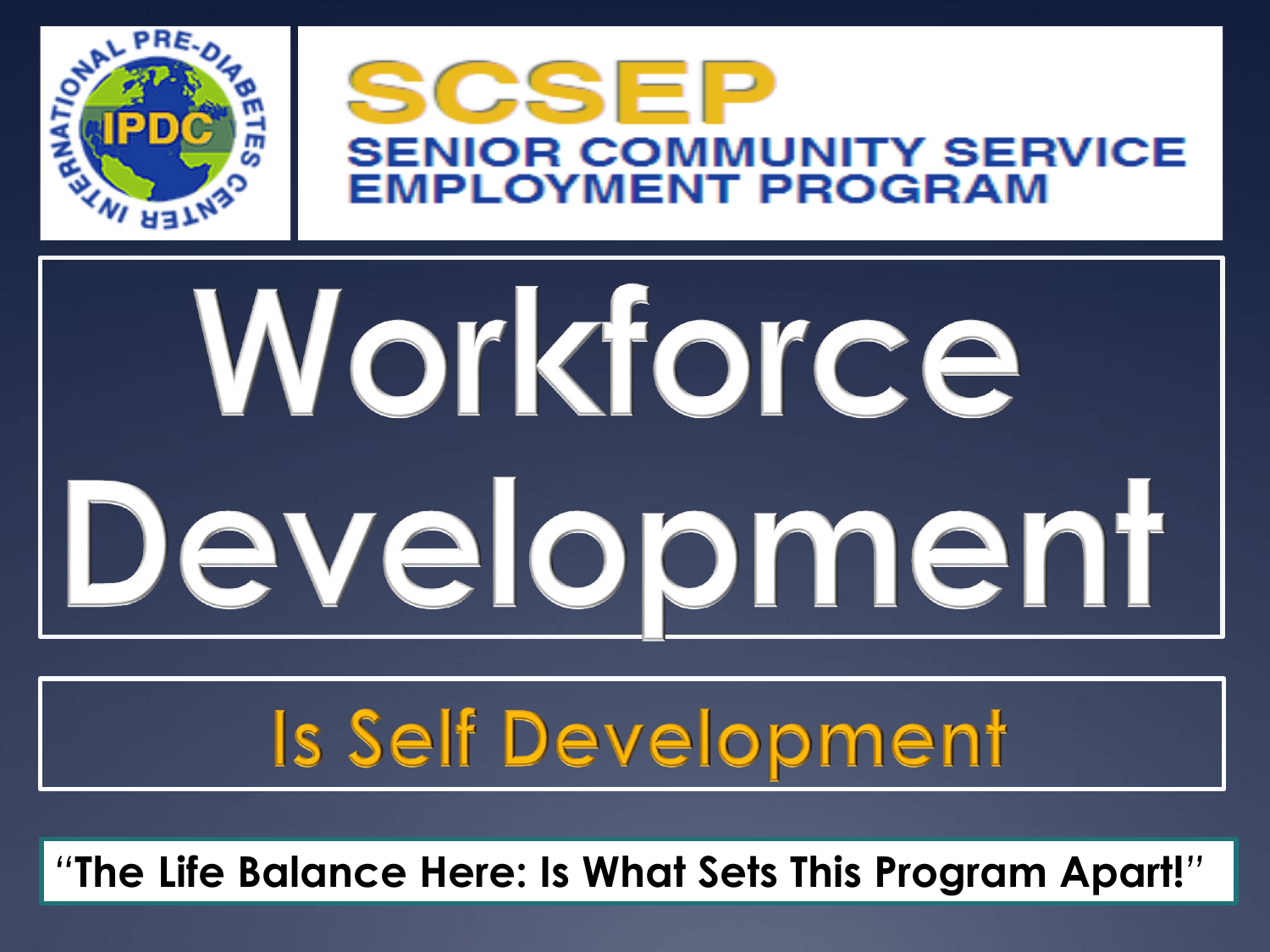#### **Creative Thinking**

**VALUES** ▪ **Builds Confidence Develop Social Skills Learn Better**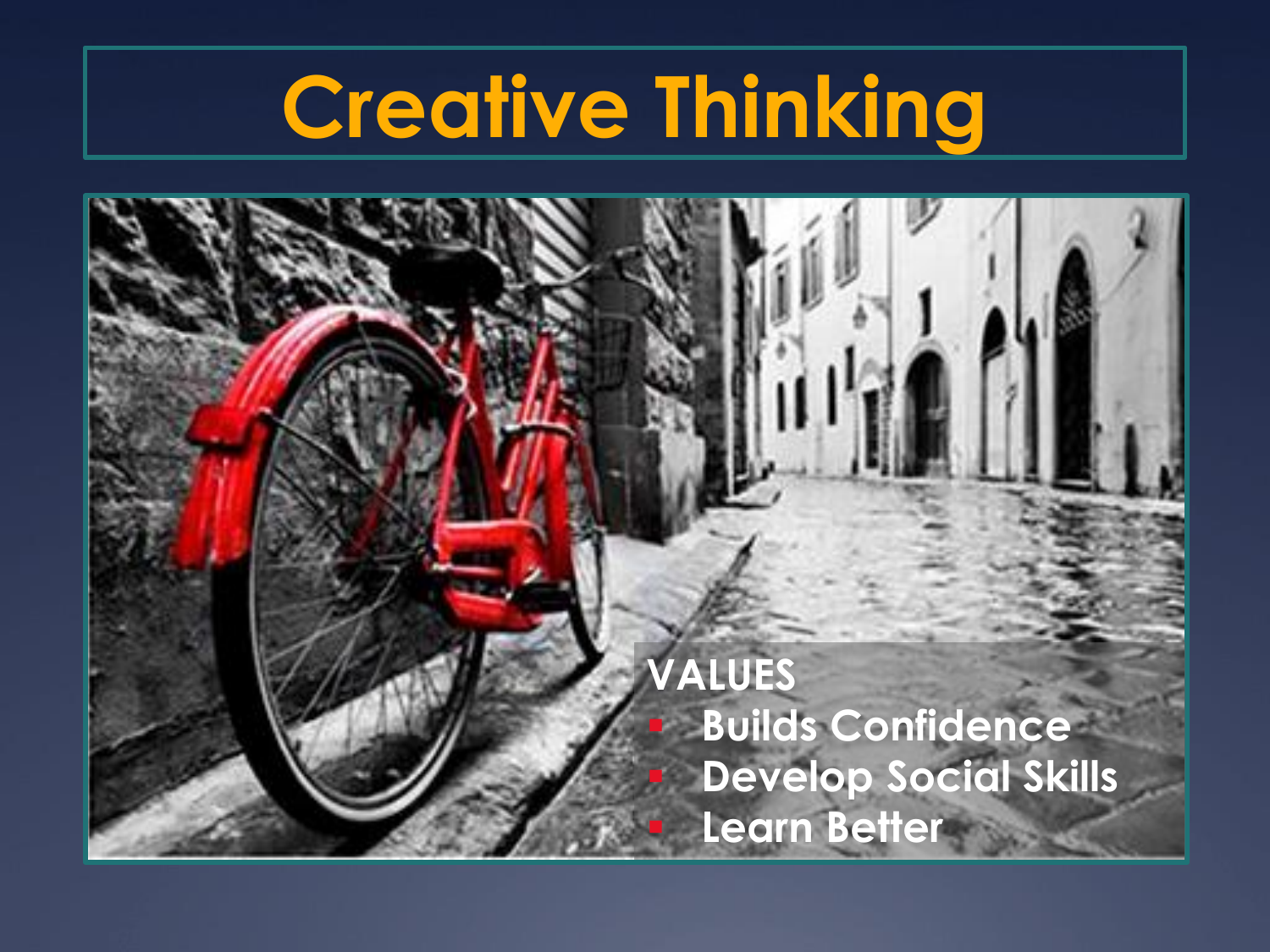## **What Is Determination?**



**·** It is striving to achieve greater

**· It regulates your behavior** to become healthier and more effective

▪ It is the ability to **find** your own **center** in times of stress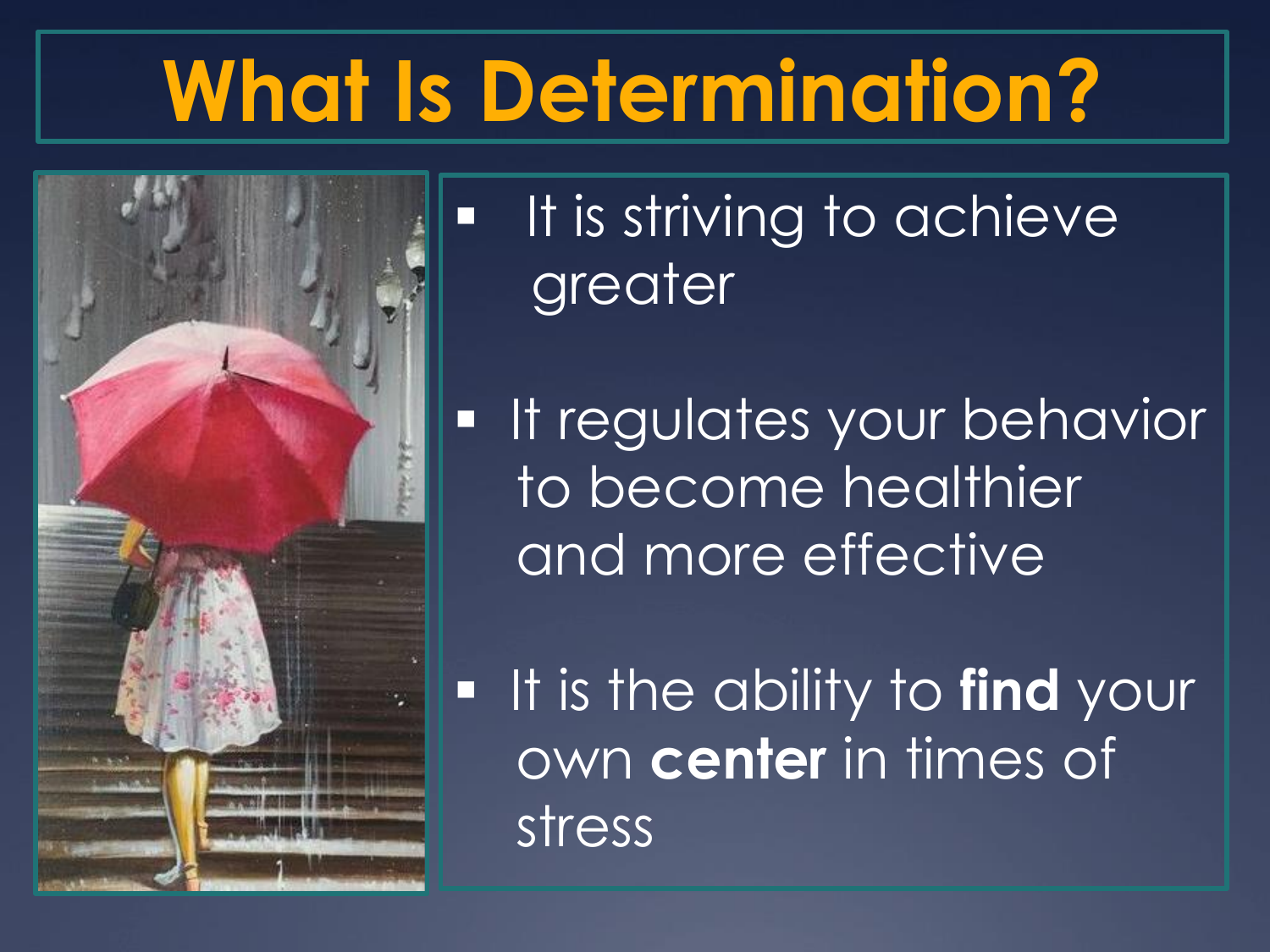## **What Is Leadership?**



 $*$  It is the ability to inspire and align others

#### **Leadership Requirements**

 Be able to step out of your comfort zone,

 Give and receive feedback

\* Be Strong

\* Be Confident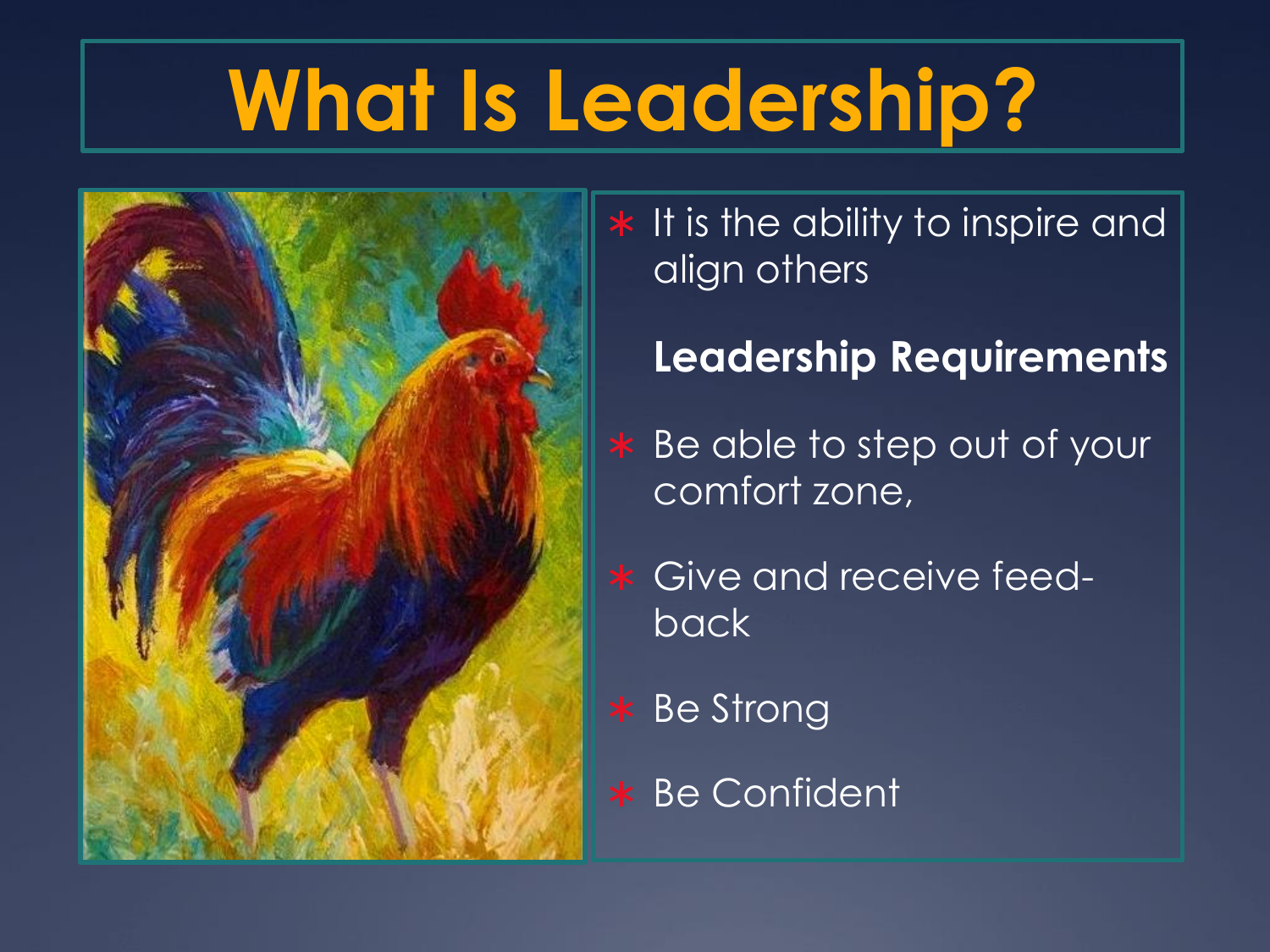# **Communication Is About**



 How can we engage and master **the listener's interest?**

 **Listening:** is one of the most important aspect of communication

 $*$  It is less about talking and more about listening

\* Improve your communication skills to become a great leader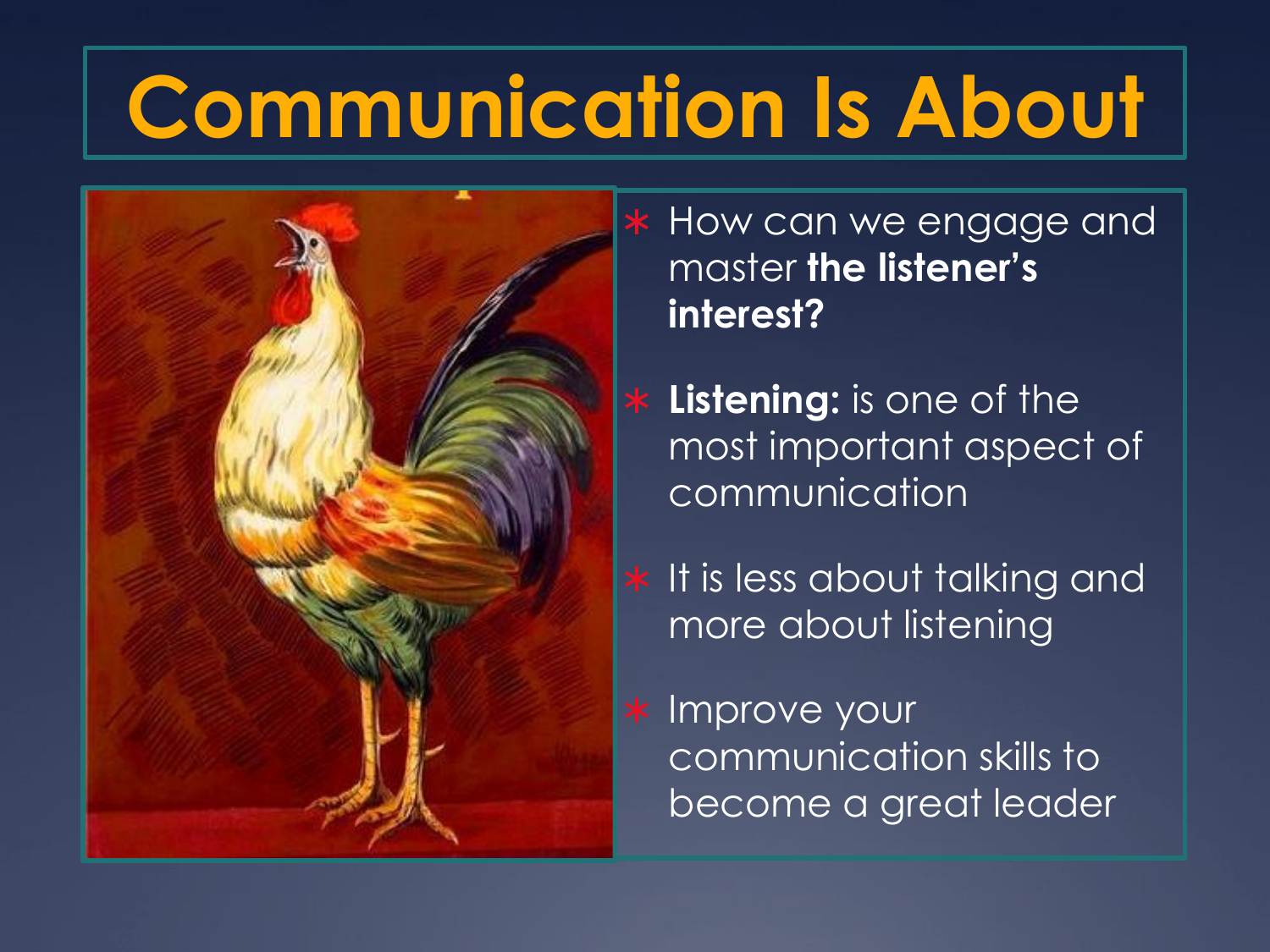## **Accountability Is**



- \* Did you miss anything?
- \* Do you have a check list?
- \* What is your work ethics?
- \* Are you supporting your team?
- \* Do you pick up after yourself?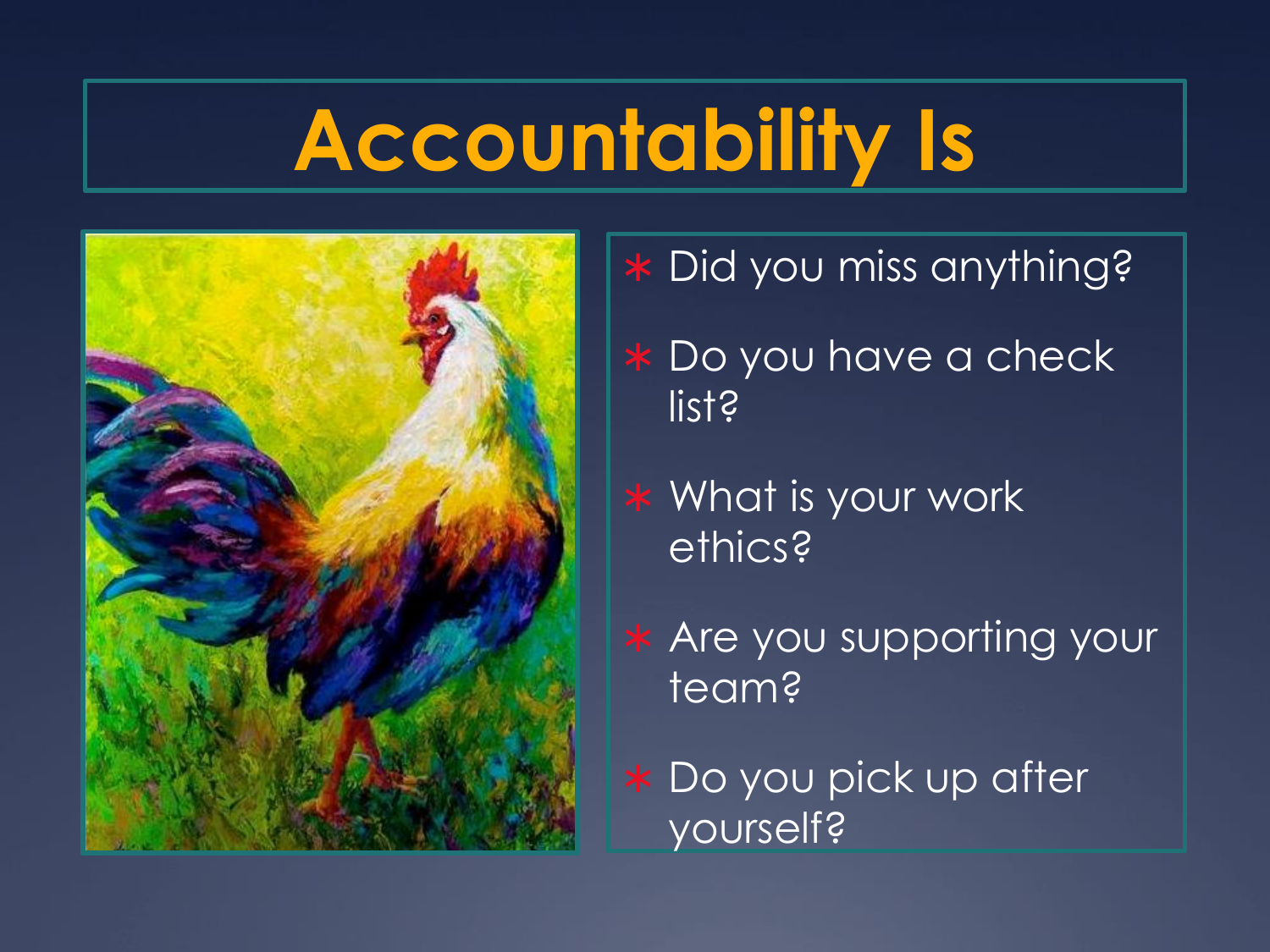# **The Value of Peer Support**

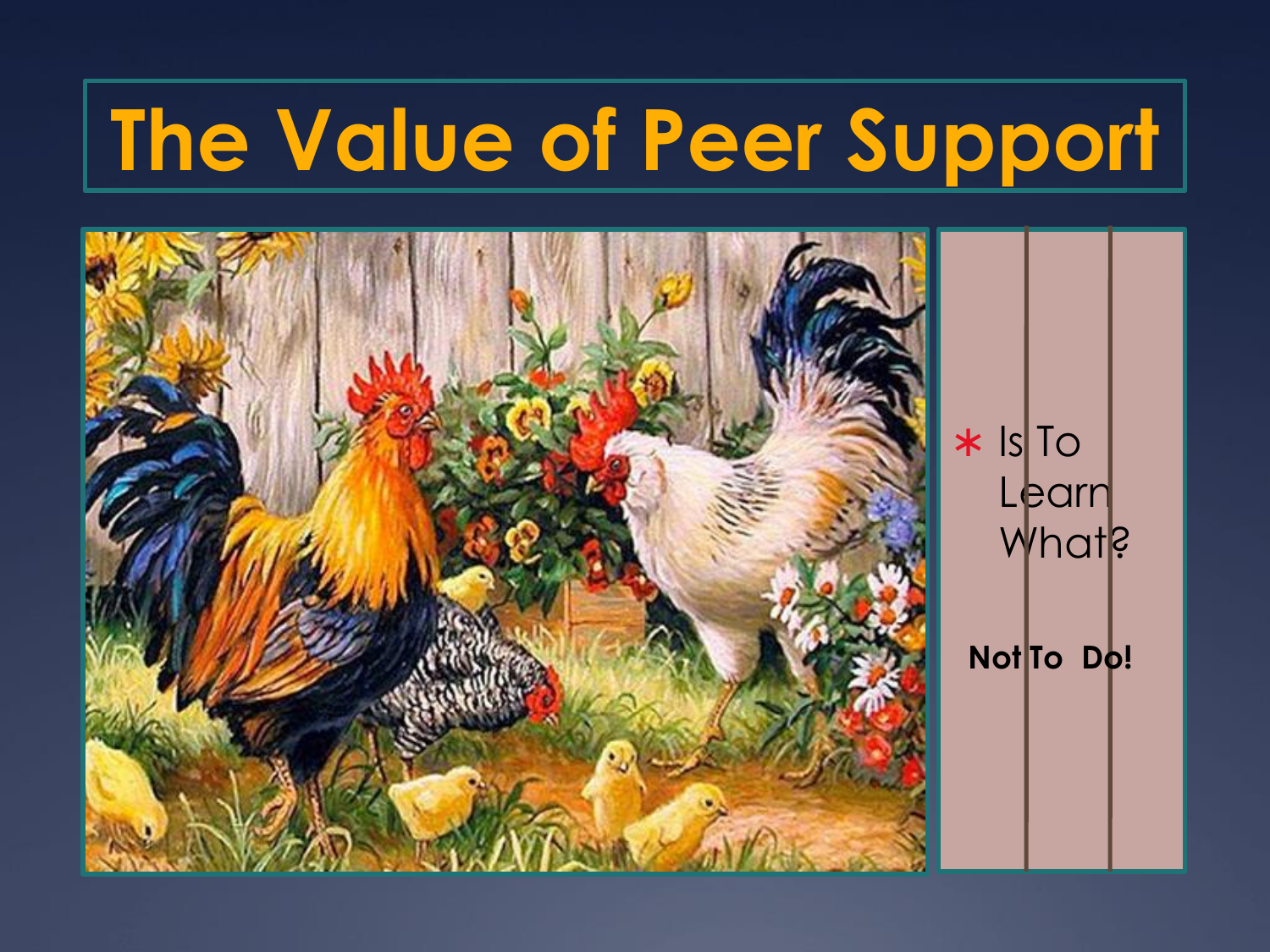#### **Responsibility Is**



\*Knowing who is depending on you?

\*Relying on your Performance?

\*Ensuring the quality of your work?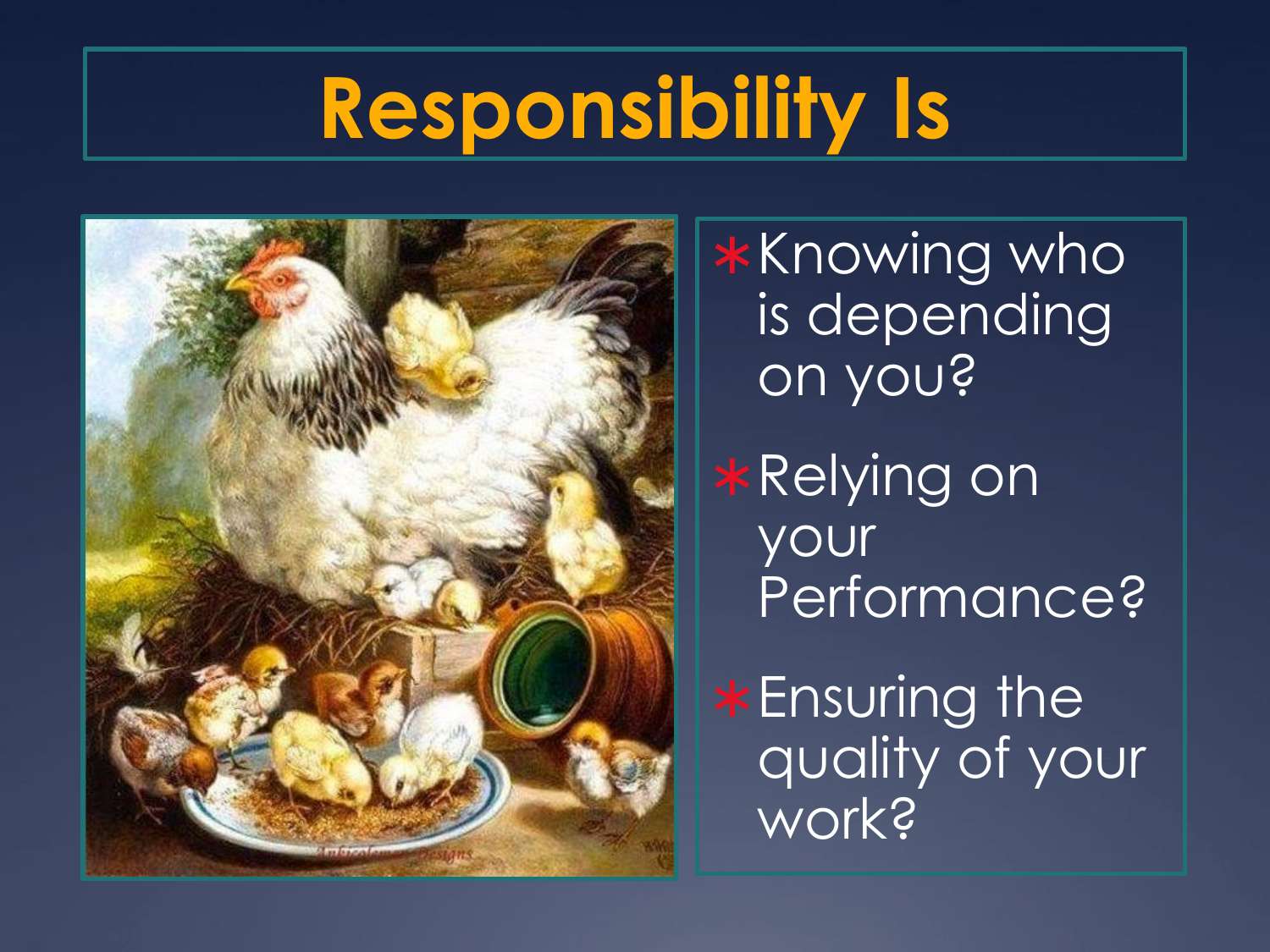# **Independent Thinking**



\* Is having the necessary skills to do your job well

 $*$  The ability to perform independently

 Supporting your team by contributing to the solution